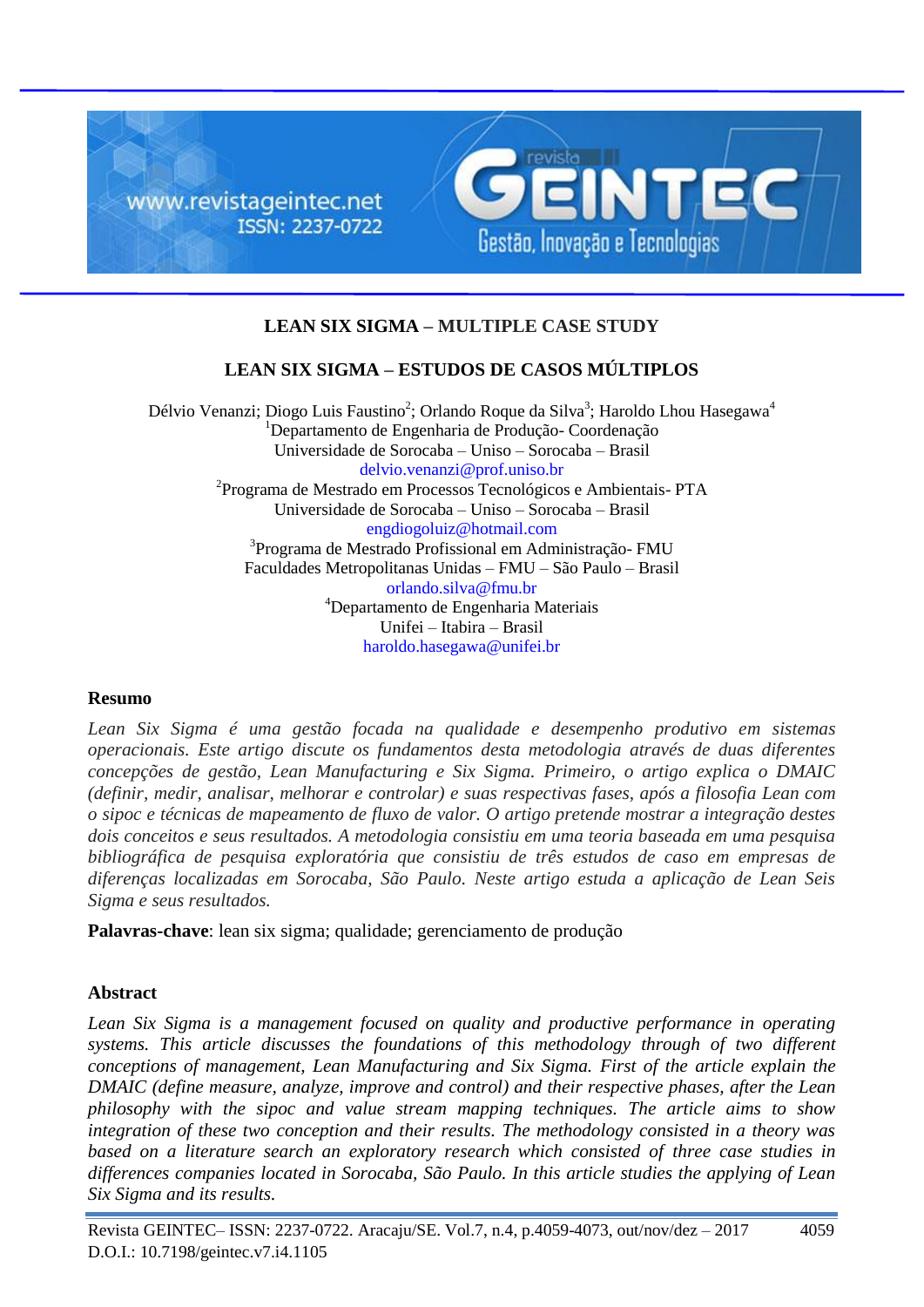**Keywords**: lean six sigma; quality; production management

### **1. Introduction**

**Lean manufacturing** is a business initiative to reduce waste in manufacturing products. The basic idea is to reduce the cost systematically, throughout the production process. Their goal is to satisfy the customer with the exact product, quality, quantity, and price in the shortest time. Lean manufacturing is more than a cost reduction program or a problem solving approach. The main idea is that an efficient production can be achieved by a comprehensive approach to minimize wastes. That means eliminating excess production and inventory, redundant movement of material, waiting and delays, over processing, excess worker motion, and the need for rework and corrections. Part of Lean manufacturing is reviewing operations, processes or products that add cost rather than value. Each step of the manufacturing process is monitored to determine if it adds value to the product. If it does not add value, the process could be delegated to a subcontractor or outsourcing company in order to focus the staff on value-added operations of its core business. Is also a premise of Lean projects to analyze in details the interfaces between the processes looking for the mentioned waste.

**Six Sigma** is methodology that was born in 1980 in Motorola, using the DMAIC method (Define, Measure, Analyze, Improve and Control), based on the basic thinking that the customer satisfaction is the priority. The root of Six Sigma is to treat the deviations in the processes, aiming to achieve the minor possible variance. Many expressive results are reported using the Six Sigma methodology, as an example from GE Company, appointed by the CEO, Jack Welch, in 1999 as 1,5 billion US dollars as gain. The purpose is to research the perspective of quality in productive operations and observe the results achieved through the implementation of Lean Six Sigma methodology in two companies (1 and 2) in distinct problems with different approaches. The research strategy adopted was a multiple Case studies, with secret companies' names, therefore denominated Cases: 1 and 2, the company 1 belongs to the branch of pulp and paper in a city near to Sorocaba-SP, the company 2 belongs to the metal mechanic sector of the city of Sorocaba-SP, Brazil. These are multinationals that primarily serve the automotive sector. The choice of this approach is in accordance with the propositions of Yin (1994), because one wishes to "investigate a current phenomenon within its real context, when the boundaries between phenomenon and context are not clearly defined and using various sources of evidence". Field research, having been carried out through multiple case studies, used a qualitative method of descriptive research. According to Lazzarini (1997), the so-called qualitative methods are characterized by a greater focus on the understanding of the facts than in their measurement. The research aims to describe characteristics of a particular population or phenomenon, or to establish differences between variables, using the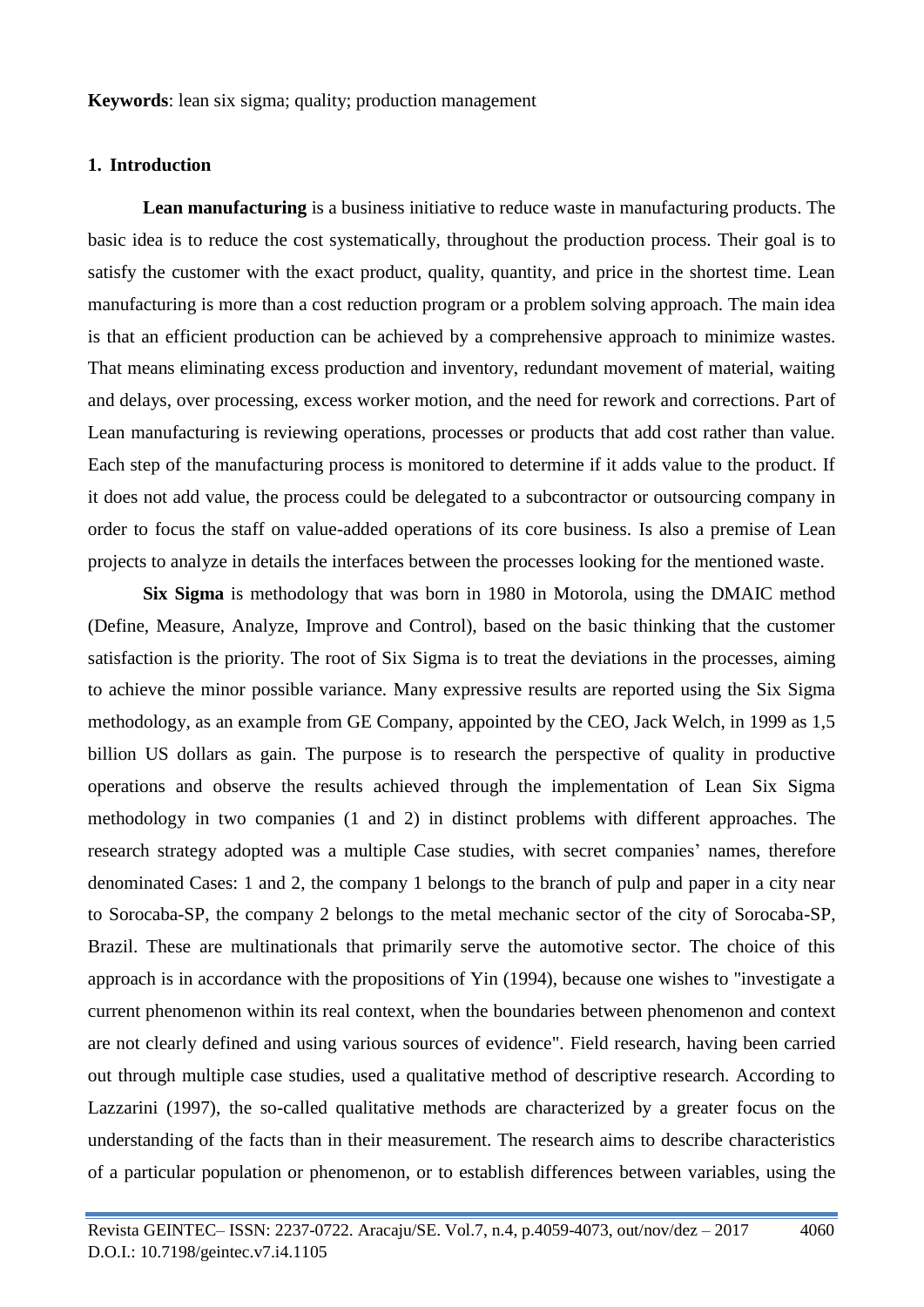method of multiple case studies. The problematic to be studied in the article is: The use of Lean methodology and Six Sigma bring a competitive advantage to the company? The article is structured as follows: introduction, theoretical reference of Lean and Six Sigma, description of the methodology, studies of chaos, final considerations and references.

### **2. Theoretical Framework - Lean Six Sigma**

### **2.1 Six Sigma**

The Six Sigma developed by Motorola in 1980 as a strategy to increase profits and improve the effectiveness and efficiency of operations, Anbari and Hook (2006). The Six Sigma brings important advance to the operating system as it directs the entire organization to the same end: meet customer requirements, align processes and analytical rigor and running second Bhargava et. al. (2010). Its fundamental principle is the client and the objective of achieving better results in a continuous improvement cycle. Therefore, its definition ranges from errors processes to customer satisfaction processes and outcomes and their focus is to improve operations. The methodology act through of DMAIC (Define, Measure, Analyze, Improve and Control), Frame 1. (BHARGAVA 2010). This method divides the process of improvement in some phases that favors the recognition errors and their causes to eliminating them. As tools of DMAIC, are commonly used sipoc, boxplot, capability studies, statistical process control, measurement system analysis, cause and effect diagram, cause and effect analysis, data collection, hypothesis testing, regression, and brainstorming (Arumugam et al 2012). In DMAIC phases are import to use these tools to analyze and achieve better results and are described below in Frame 1, DMAIC phases, and include in its description of its steps the sequence and the tools: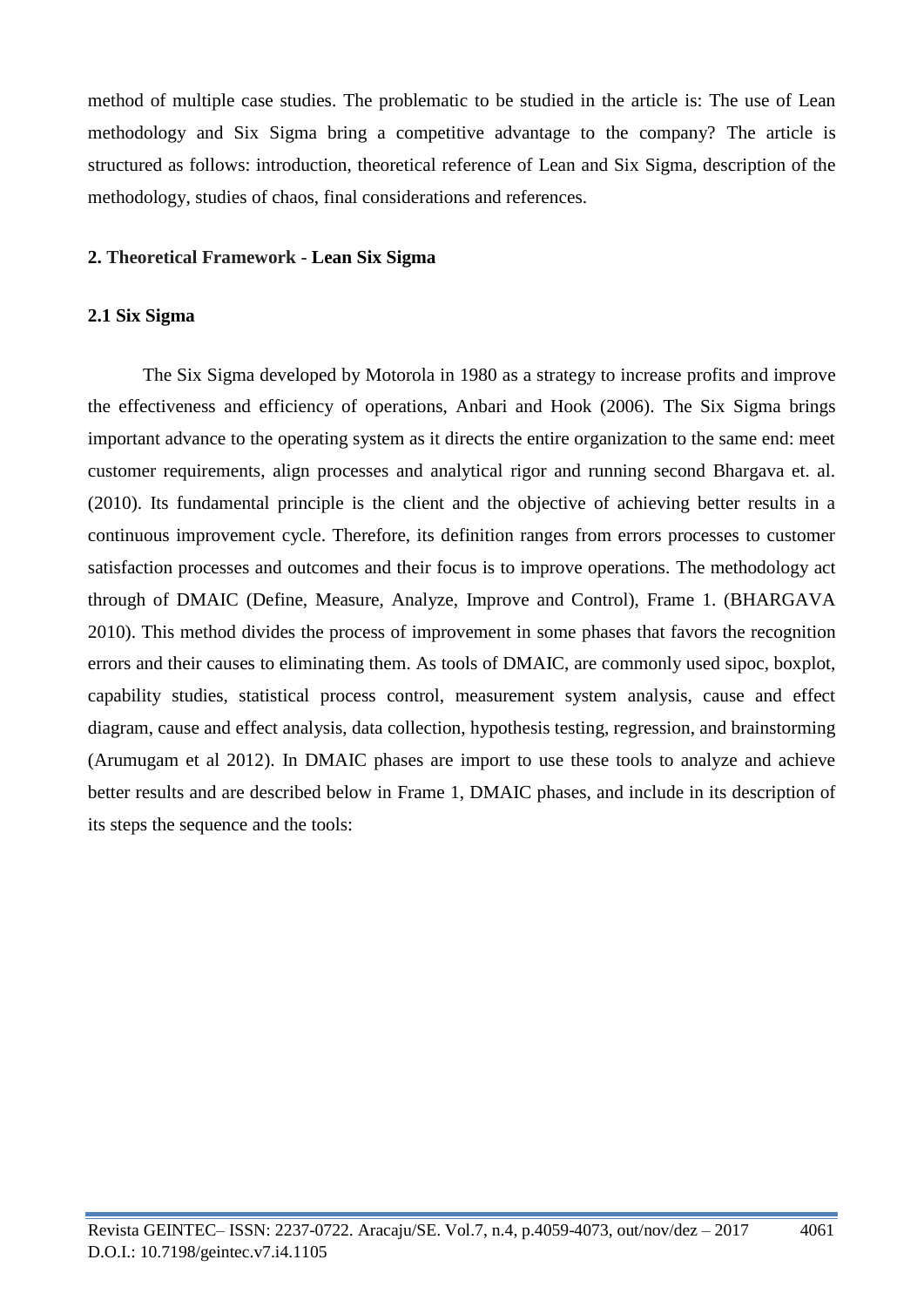Frame 1 - Phases of DMAIC

| <b>Phase</b> | <b>Description</b>                                                         |  |  |  |
|--------------|----------------------------------------------------------------------------|--|--|--|
| Define       | In this phase we clarify the process or product that needs improvement.    |  |  |  |
|              | Define the most suitable team members to work with the improvement.        |  |  |  |
|              | Define the customers of the process which are the internal or external     |  |  |  |
|              | customers, their needs and requirements, and create a map of the process   |  |  |  |
|              | that should be improved.                                                   |  |  |  |
| Measure      | Identify the key factors that have the most influence on the process, and  |  |  |  |
|              | decide upon how to measure them and in this phase we can collect fresh     |  |  |  |
|              | data to clarify the sources of process variation                           |  |  |  |
| Analyze      | Analyse the factors that need improvements and we can reduce the factors   |  |  |  |
|              | of process variation.                                                      |  |  |  |
| Improve      | Design and implement the most effective solution. Cost-benefit analyses    |  |  |  |
|              | should be used to identify the best solution and hypothesis test to assure |  |  |  |
|              | the improvement.                                                           |  |  |  |
| Control      | Verify if the implementation was successful and ensure that the            |  |  |  |
|              | improvement sustains over time. So we can use control tools such as        |  |  |  |
|              | control plan.                                                              |  |  |  |

Source: Mousa (2013)

The DMAIC manages and leads projects supported by leaders and by actions previously defined and supported in the statistical relationships and controls that generate safe and visible results for system improvement.

## **2.2 Lean Manufacturing**

Lean manufacturing comes from the Toyota production system in the 80's. According to Chen (2008), this methodology consists of two central points: remove activities that do not add value and add value in production as much as possible. The focus is eliminate "anything other than the minimum amount of equipment, materials, parts, space and time which are absolutely essential to add value to the product" Dumitrescu and Dumitrache (2014, p.138). Lean emphasizes waste reduction to reduce costs. So the importance is support productivity sequence, quality and product development dynamics and effectively without remains. The Lean improves the flow of the holistic management process, and thus, removes waste and unnecessary activities Boopathi and Kumar (2015). At the same time of  $2<sup>nd</sup>$  world war, Toyota realized that investing in people is more important than investing in bigger size machinery and continues employee training throughout the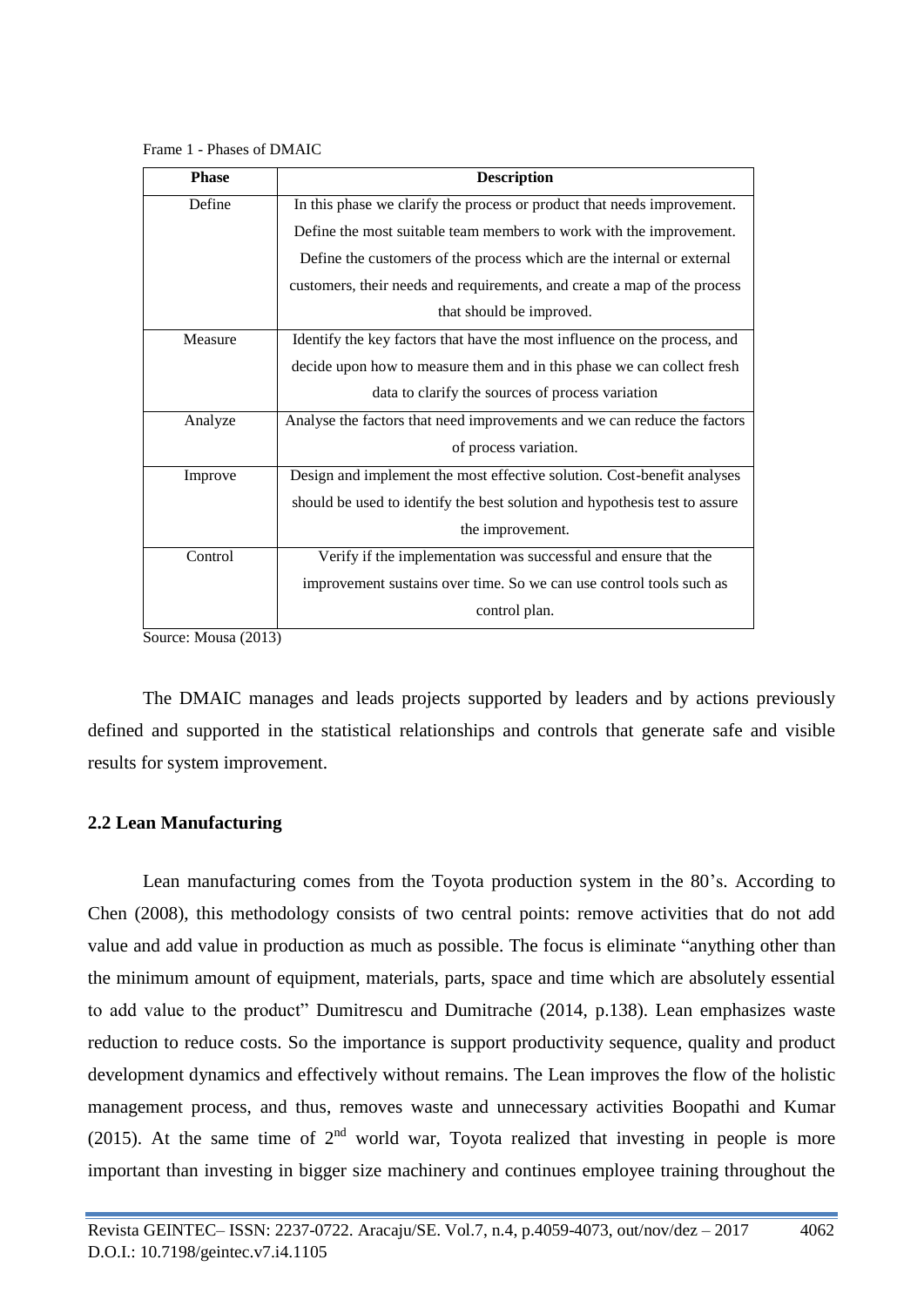organization. This motivates all employees and they are more open to the improvement process and everyone started giving their input to the company.

In this way, short production runs started by Toyota became a benefit rather than a burden, as it was able to respond much more rapidly to changes in demand by quickly switching production from one model to another. Toyota didn't depend on the economies of scale production like American companies. It rather developed a culture, organization and operating system that relentlessly pursued the elimination of waste, variability and inflexibility. To achieve this, it focused its operating system on responding to demand and nothing else. This in turn means it has to be flexible; when there are changes in demand, the operating system is a stable workforce that is required to be much more skilled and much more flexible than those in most mass production systems. Over time, all these elements were consolidated into a new approach to operations that formed the basis of lean or Toyota Production System (Boapati, 2015).

Lean Manufacturing can be described as a multi-faceted production approach comprising a variety of industrial practices, directed towards identifying value adding processes from the purview of customer and to enable flow of these processes at the pull of the customer through the organization (Shah & Ward, 2007; Womack, Jones & Roos, 1990). It evolved from the conceptualization of Toyota Production System (TPS) by Taichii Ohno's initiatives at Toyota Motor Company (Ohno, 1988). The central thrust of lean manufacturing is to create a streamlined flow of processes to create the finished products at the required pace of customers with little or no waste. Shah and Ward (2007) performed a comprehensive, multi-step approach based study to identify the dimensional structure of lean manufacturing and developed reliable scales to signify them. They quantified the conceptual definition and measurement of lean manufacturing in ten factors, as mentioned below:

*- Supplier feedback:* Critics and performances of products and services received from customers to be periodically communicated back to suppliers, for effective transfer of information.

*- Just-In-Time (JIT) delivery by suppliers:* Only required quantity of products to be delivered by suppliers at the specified time when customers require them.

*- Supplier development:* Suppliers to be developed along with the manufacturer, to avoid inconsistency or mismatch in competence levels.

*- Customer involvement:* Customers are the prime drivers of a business, their needs and expectations should be given high priority.

*- Pull production:* An initiation of need from the successor through kanban should enable the flow of production from the predecessor, signified as JIT production.

*- Continuous flow:* A streamlined flow of products without large halts should be established across the factory.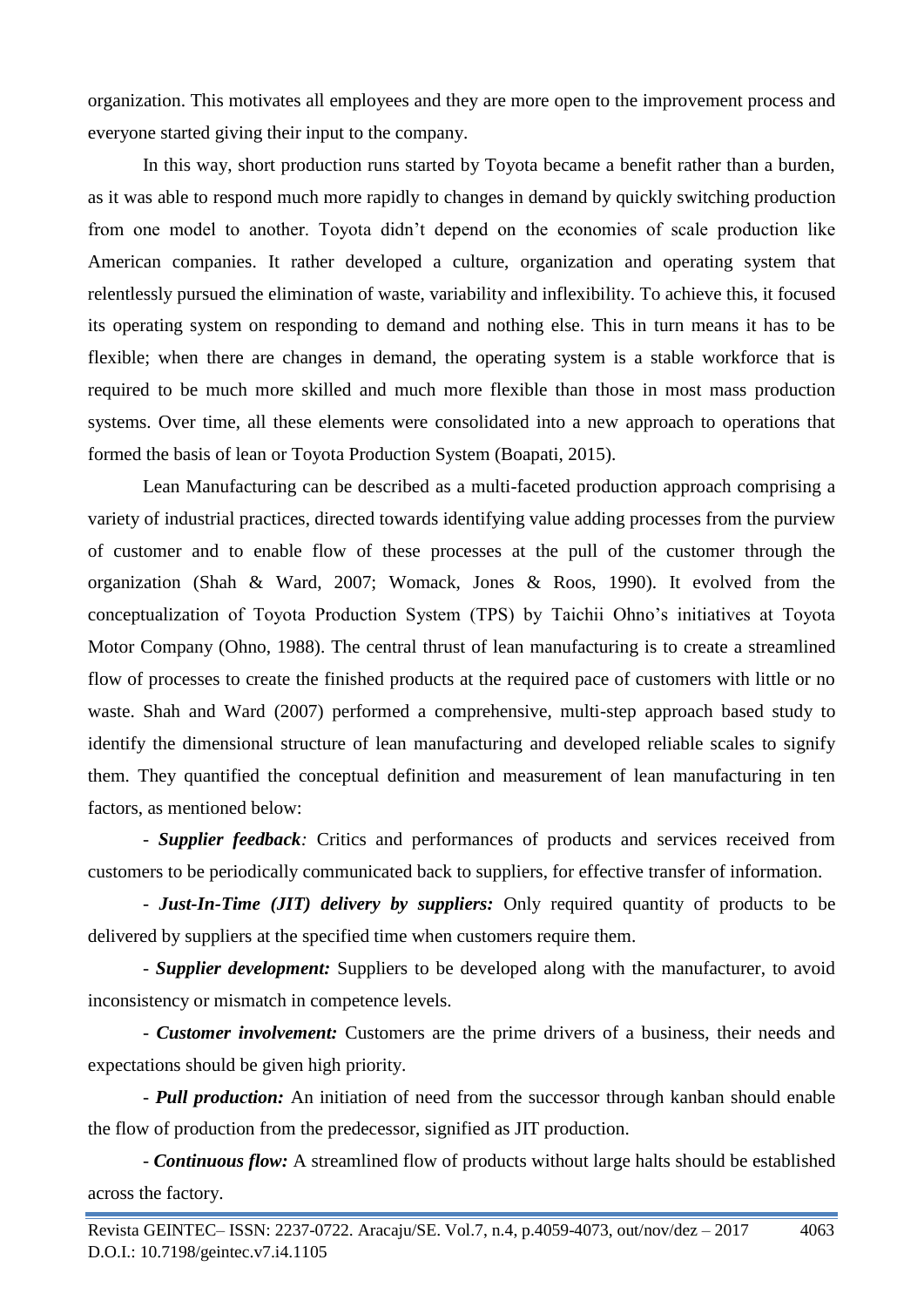*- Setup time reduction:* Time required to adapt resources for variations in products should be maintained as least as possible.

*- Total productive/preventive maintenance:* Failure of machines and equipment should be avoided by effective periodical maintenance procedures. In case of failure low rectification time is to be maintained.

*- Statistical process control:* Quality of products is of prime importance, no defect should get percolated from a process to a subsequent one.

*- Employee involvement:* With adequate motivation and entitlement, employees are to be empowered for an overall contribution towards the firm.

The Lean philosophy have successful initiatives, does the value chain flowing connection provides agile management, able to adapt quickly to any changes in industry Subramanian (2014) and Todorut et. al. (2012). For accomplish advances in philosophy, there are techniques such as value stream map, the VSM and supplier – input – process – output – consumers, the SIPOC. Using to track down flaws in the process provides a reliable in analysis of the value chain.

The application of SIPOC and VSM identifying the waste of different kinds and evolving action plan for elimination of such wasteful. Delineate the process in detail, and find out whether the steps add value or not. In the first step in a lean transition is to identify and analyze the valueadded processes business and do not add value. If an action does not add value, it should be modified or eliminated from the process. The Value Stream Mapping (VSM) (Basu, 2009) provide a reliable qualitative analysis tool for. The benefits of VSM ans SIPOC are many, including the provision of a common language when considering manufacturing processes, a dynamic and quick view and developing the idea of the mapping process itself becoming a continuous tool, (BASU, 2009; MOUSA, 2013). Consider the advancement of processes and adaptation to changes as the main concept for organization. Therefore, Lean manufacturing integrates sectors and their activities in a single segment management. Through the VSM and SIPOC can realize eradication activities, suppresses costs, allows adjustments in processes and operations and bring customer value generating profitability and making the company competitive.

### **2.3 Lean Six Sigma**

Lean Six Sigma is the latest generation of business improvement methodology. It is based on two previous philosophies (Lean Manufacturing and Six Sigma) and adopts effective aspects of these respective approaches, according to Mousa (2013). This technique "uses tools from both toolboxes, in order to get the better of the two methodologies, increasing speed while also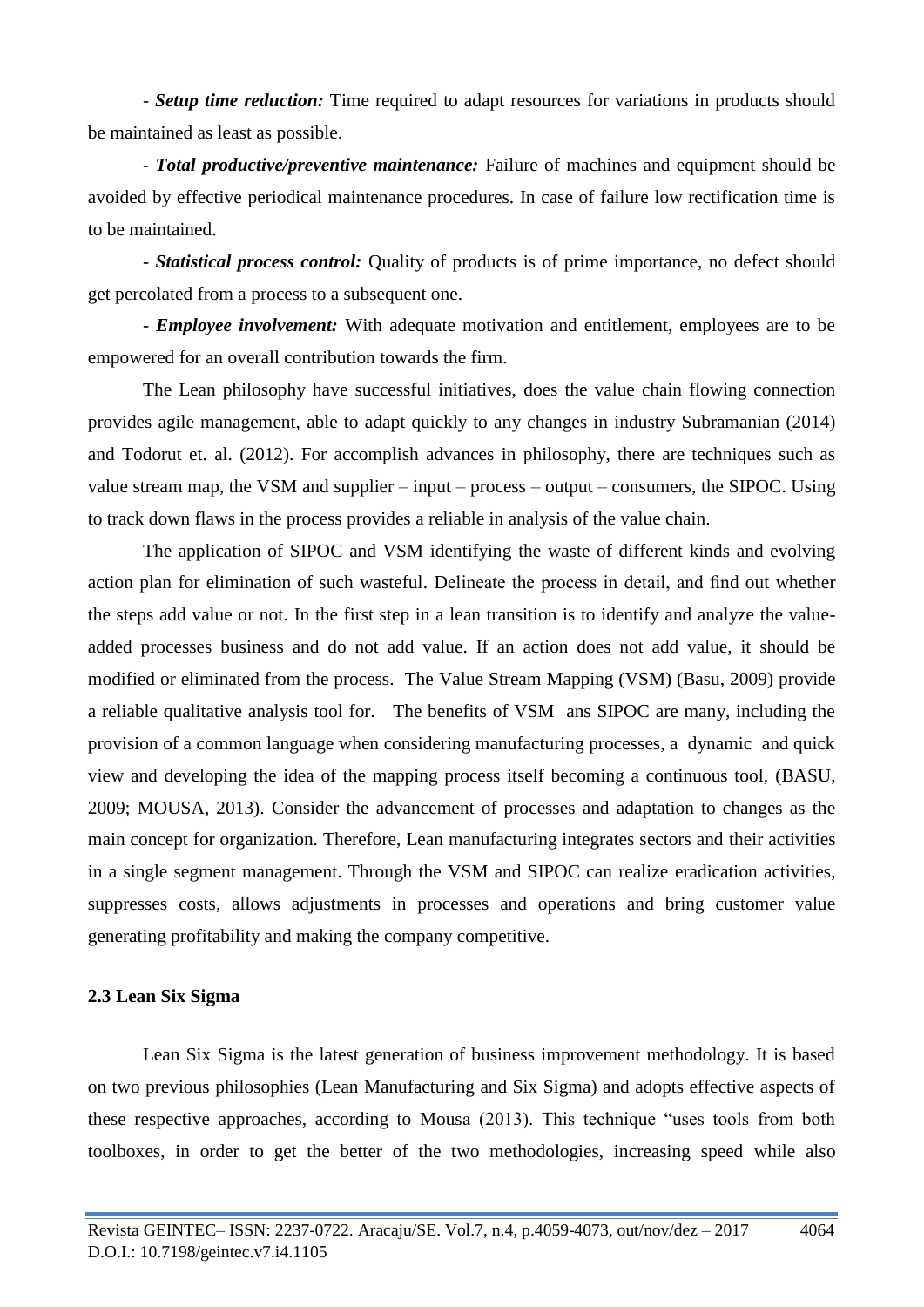increasing accuracy". The Lean Six Sigma presents several benefits, highlights some of them in frame below:

|  |  |  |  | Frame 2: Lean Six Sigma Benefits |
|--|--|--|--|----------------------------------|
|--|--|--|--|----------------------------------|

| <b>Lean Six Sigma Benefits</b>                                                                       |  |  |  |
|------------------------------------------------------------------------------------------------------|--|--|--|
| Ensuring services/products conform to what the customer needs ("voice of the customer")              |  |  |  |
| Removing non-value adding steps (waste) in critical business processes.                              |  |  |  |
| Reducing cost of poor quality.                                                                       |  |  |  |
| Reducing cost of poor quality.                                                                       |  |  |  |
| Reducing cost of poor quality. Delivering the correct product/service at the right time in the right |  |  |  |
| place."                                                                                              |  |  |  |

Source: Antony (2005)

Lean Manufaturing and Six Sigma are aligned for the purpose of satisfy the customer and improve processes, but each serves different areas of quality, while the first concerns itself with removing activities that do not add value, another strives to maximize the productive performance . According to Anthony and Kumar (2012), the scope of Lean is to create a setting to improve the flow and eliminating waste, "approaching ensure smooth and uninterrupted product flow through the organization to produce only what is required by the customer". The Six Sigma scopes is identify and quantify the problems related to process variation, Anthony and Kumar (2012), "focuses on "critical to quality" processes or operations. Six Sigma relies on the selection of appropriate projects which are strategically relevant to both the organization and the customer". The advantage of the integration is "the beneficial combination in providing focus on flow, value streams and waste reduction, as well as focus on variation reduction through structured problem solving and application of statistical tools and techniques." (Jenica, 2014). The Lean philosophy reinforces the structure and provides strategic direction for improvement. Guides the overall dynamics of the system and reports the current state of operations. The Six Sigma project identifies and focuses on improvement CHEN (2008). Leads the system to the desired future state. This description can be seen in Frame 3.

| Frame 3: Lean Six Sigma interconnections |  |
|------------------------------------------|--|
|------------------------------------------|--|

| Lean Manufacturing |                                                     | Six Sigma                                           |  |  |  |
|--------------------|-----------------------------------------------------|-----------------------------------------------------|--|--|--|
|                    | Wide - comprises the whole, improves                | Complex and focused - understands the details,      |  |  |  |
|                    | capacity, focuses on continuity and value           | appreciate and improve the situation by the tools - |  |  |  |
|                    | chain - single process of improvement of            | focuses on control capability to meet customer      |  |  |  |
|                    | flows.                                              |                                                     |  |  |  |
|                    | $\Omega$ , , 1,  1 <b>T</b> , , 1 <b>A1</b> (001 A) |                                                     |  |  |  |

Source: adapted Jenica et. Al. (2014).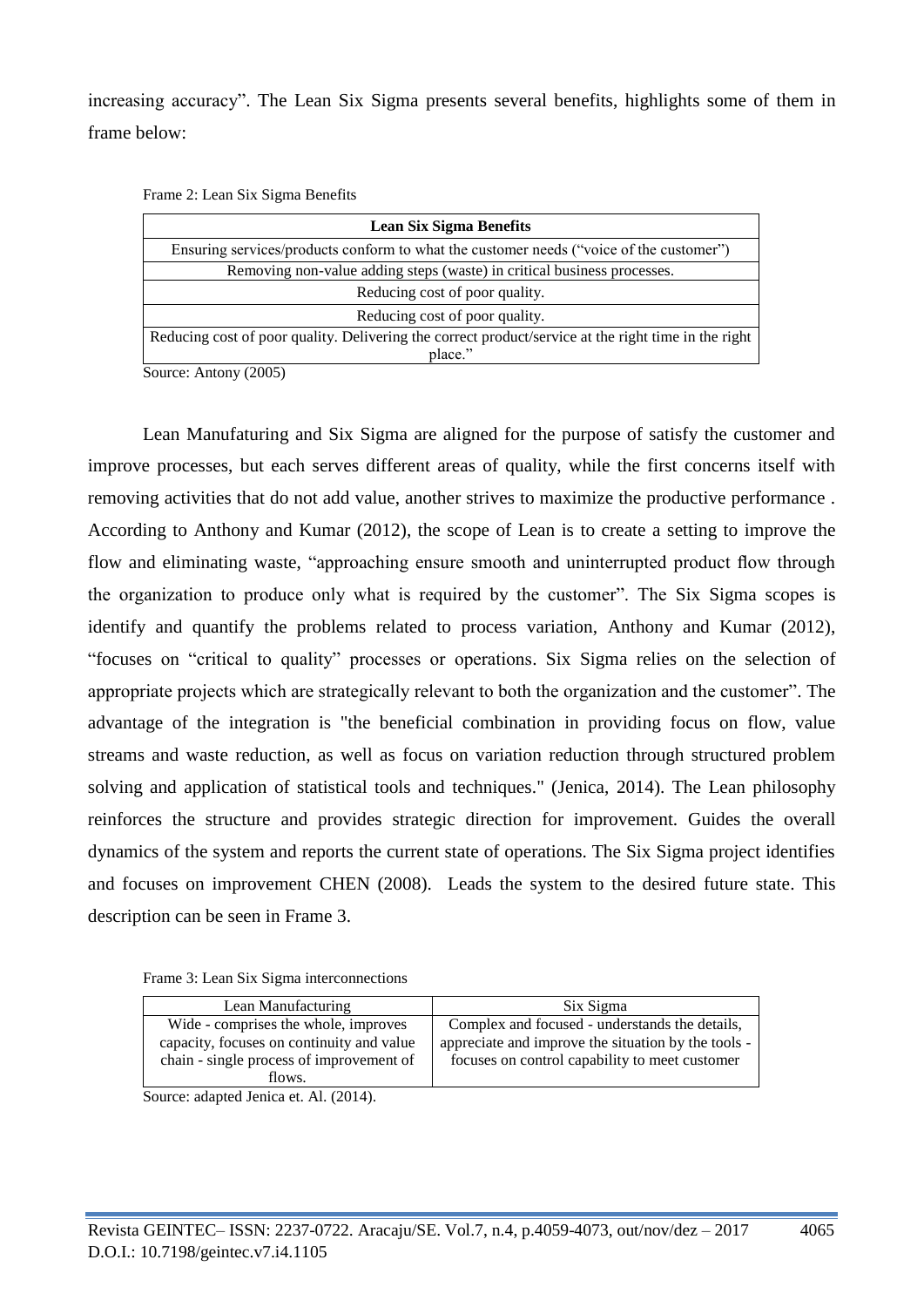The Lean Six Sigma ensures the organization achieve the proposals established and brings so not only with gains in profitability, but customer loyalty and continuity of increasingly effective processes.

### **2.4 Comparisons between Lean Manufacturing, The Theory of Constraints**

According Pacheco (2014), (Theory of Constraints - TOC) and Six Sigma. analyzed the evolution and fundamental differences between TQM, TPM, TOC, Lean and Six Sigma, contrasting these approaches with the model of production from Ford. It was verified that: i) Lean has a paradigm of production based on output pulled in relation to pushed; (ii) it is possible to develop integrating Lean and management philosophies of quality; (iii) the combination of TOC with other approaches indicates superior results in relation to other models. TOC is an effective management philosophy that results in positive outcomes such as increased gain, reduced levels of inventory and operational expenditure, thereby improving organizational performance; (ii) contrary to the idea that the gain orientation directly improves the organizational performance concluded that the relationship between TOC and organizational performance is completely mediated by the results of TOC.

That is, the implementation of TOC does not directly in the financial and market performance of the firm as proposed by Dettmer (2001). The conclusion is that the implementation of TOC improves results, which in turn have a positive impact on organizational performance. Thus, the impact of implementation of TOC is felt first in the level, indicating which metrics are reported to the success of TOC could focus on the operational and organizational results. Convergences and divergences between Theory of Constraints and Lean The study by Dettmer (2001) indicated the following points of similarity between the two approaches:

Have the common goal of increasing profits, the value is defined by the customer, the quality factor is essential in both, they advocate production in smaller batches, aim for the continuous flow and increase of capacity, seek to minimize inventory, and the participation of the labor force fulfills relevant to the success of the unfolding of the and tools. TOC accepts variability and demand instability and operations using strategic lungs (physical, time, ability), while the Lean aims to constantly reduce the variabilities. In general, Dettmer (2001) considers that there is substantial overlap between the lean mentality paradigm and TOC, where TOC provides a framework to guide the Lean efforts avoiding the pitfalls of applying them where they are unnecessary. The divergences and contradictions would be: (i) in the STP it seems clear content of the transformation or change, above all from the elements of its structure, such as: subsystems of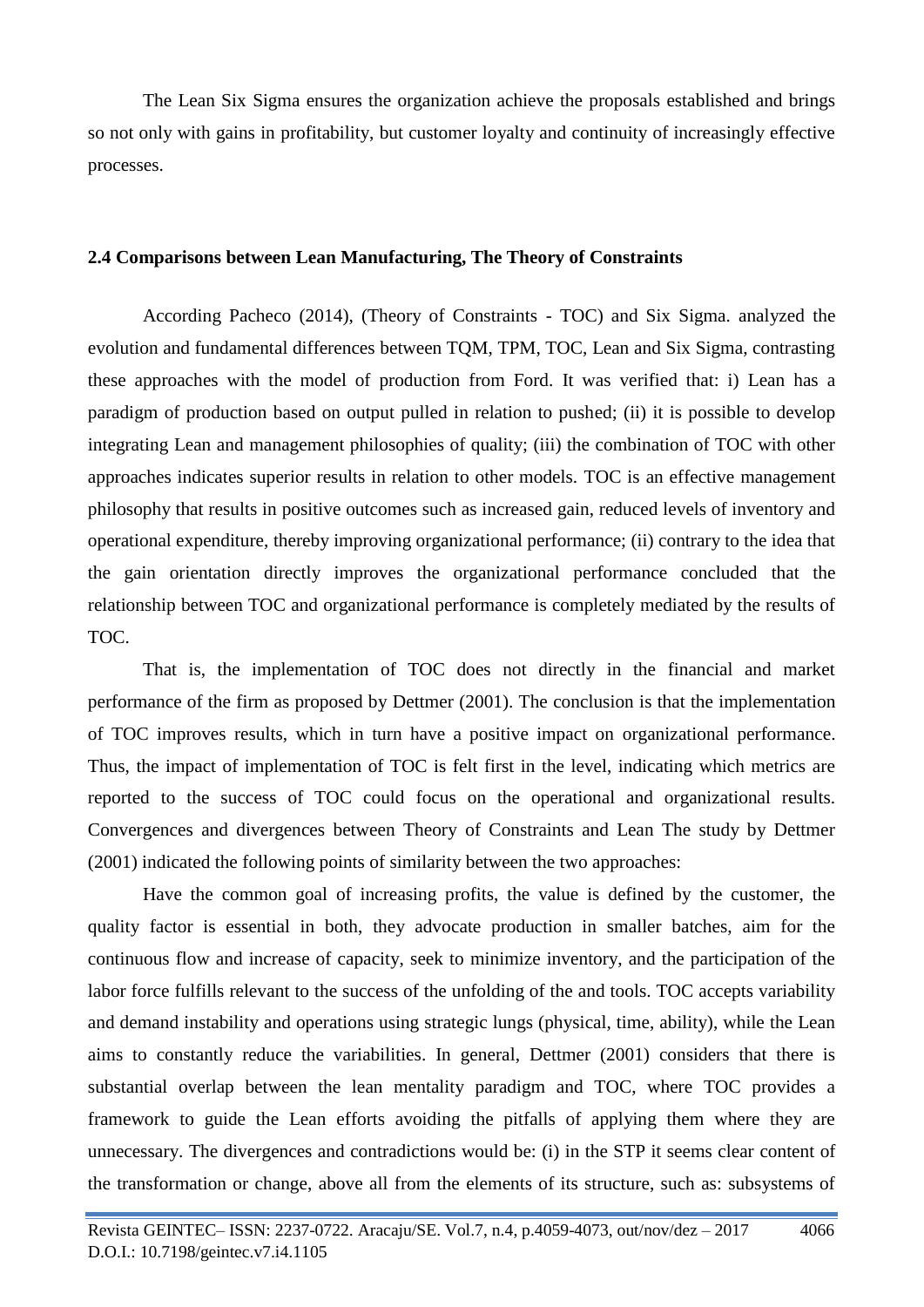basic prerequisites (standard operation, quick change of tools, layout), subsystem of zero-fault (5S and TPM), zero-defect subsystem (machine capacity, autonomy, poka-yoke). While in TOC, this discussion does not exist formalized. This is because TOC discusses the means and not the content, through the process of thinking, to formulate transformation strategies

### **3. Methodology**

The search strategy taken was the multiple case studies. The choice of this approach is in accordance with the Yin propositions (1994), because it aims "to investigate a current phenomenon inside of its real context, when the distinctions between phenomenon and context is not clearly defined and using many sources of evidence". The Field research, conducted through case studies, used a qualitative method of descriptive study (or explorative), adopting the matching strategy between multiple cases studies. Yin (1994), the qualitative methods are characterized by a strong focus on comprehension of facts instead of its measurement. It was considered a pair of studies for each mentioned patterns. It was sent a semi-structured questionnaire to the managers. The interviews were recorded, after feedback from the managers and evaluated with the researcher and transcribed to a magnetic device with participatory observation, where the main issues and points addressed to structure the work are attached to this article. The document examination was also the subject of the study. In each case study, a member of strategic level (directors) and tactical (managers) was interviewed, aiming an analysis of the answers of the questions to a better understanding of the vision of each interviewee. It is worth mentioning that these interviewees have at least 10 years of experience in companies. A data analysis was used to collect all the data. Content analysis, in addition to performing interpretation after data collection, is developed through more or less refined techniques. Thus, content analysis has been shown to be one of the most used data analysis techniques in the field of administration in Brazil, especially in qualitative research (DELLAGNELO; SILVA, 2005). A semi-structured questionnaire was sent to the employees (three managers and three Lean / SixSigma engineers) in each of the two companies surveyed, the companies are classified as large companies having more than 2000 employees each. The interviews were recorded after the interviewed opinion, evaluated with the researcher and transcribed to magnetic medium, and analyzed the main issues and issues addressed for the structuring of the work. The documentary exam was also the subject of the research. It is worth mentioning that these interviewees have at least ten years of experience in the same company.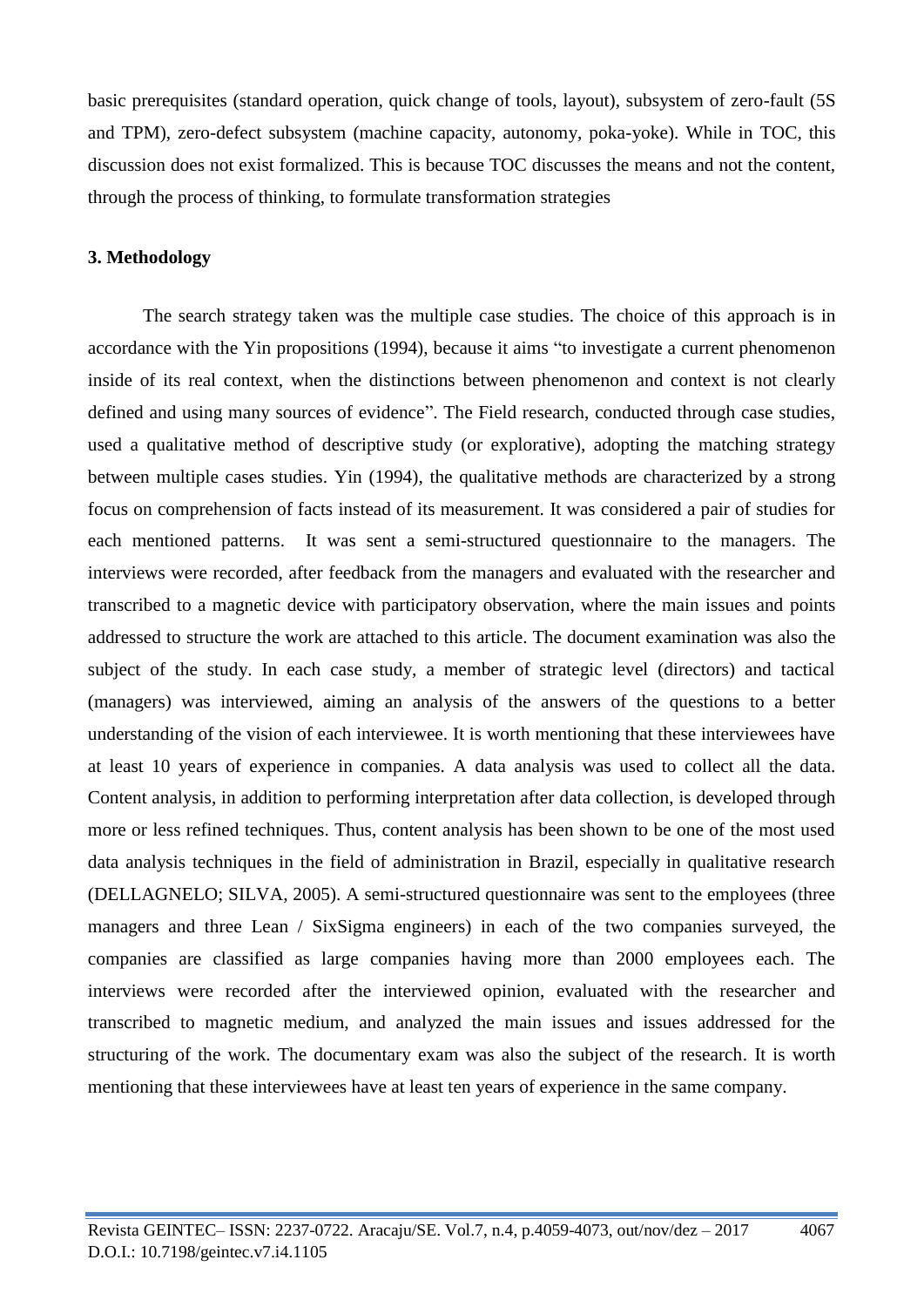#### **4. Case studies**

The case studies surveyed case number 1 and 2, refer to diverse industries of Sorocaba, city state São Paulo. The purpose of the studies is to check the application of Lean Six Sigma in different settings demonstrating its results in resolution of problems involving the variability of manufacturing processes.

#### **4.1. Case number 1**

The case number 1 it is about a low profitability in production system caused by inefficiency on the machine. The manufacturing process has four different operations to manufacture a component. One of operations stations has a high time of set up and it is unsatisfactory compared to other machines of the same function. The consequence of this is stopping the ideal flow from operations in the process (leadtime). The relevance of the project is centered on two factors: cost and time factors that have a direct impact on profits of industry. The cost of the process, in low profitability situation, was estimated at around R\$ 2,000,000.00 reais/year and the total operating time of 539400 min/year. If the machine was optimized, reducing its time by approximately 15%, while the total time of the procedure would decrease around 8%. The production would require 496240 min/year and the cost would decrease to R\$ 1,800,000.00 reais/year resulting in approximately R\$ 200,000.00 saving in the year. The purpose of the Lean Six Sigma methodology was optimization the machine and consequently the production flow. The aim is savings resources and improve the leadtime in the process.

Through VSM and SIPOC (Lean) obtained the identification of the production flow and their interrelations in each transaction observing time and costs. This tool supports data analysis and identify the problem' machine. The offshoot of DMAIC (Six Sigma) and its statistical tools, adjust the machine to an ideal standard. In the DMAIC were described processes and reasoning, the focused is the machine, it was in trouble. Therefore, the start of the construction methodology begins at DMAIC, within D, the DEFINE. In DEFINE, arose important information, which consists in comparing average of chrono time analysis of machines to define which had low profitability. The results confirmed the problem analysis. This evaluation provided by SIPOC and VSM along the data showed the cause. The second phase consists of the MEASURE, two targets were set: one of trouble machine and another of process, respectively the first one, have a specific goal: reducing the time to 50 seconds to 43 seconds, optimizing the time of process in the machine in 15 %. The overall goal is reduce the time from 98 to 91 seconds, in the role process, optimizing in 8%. Also during this period, it was determined the overall indicator: profitability, to monitor and check the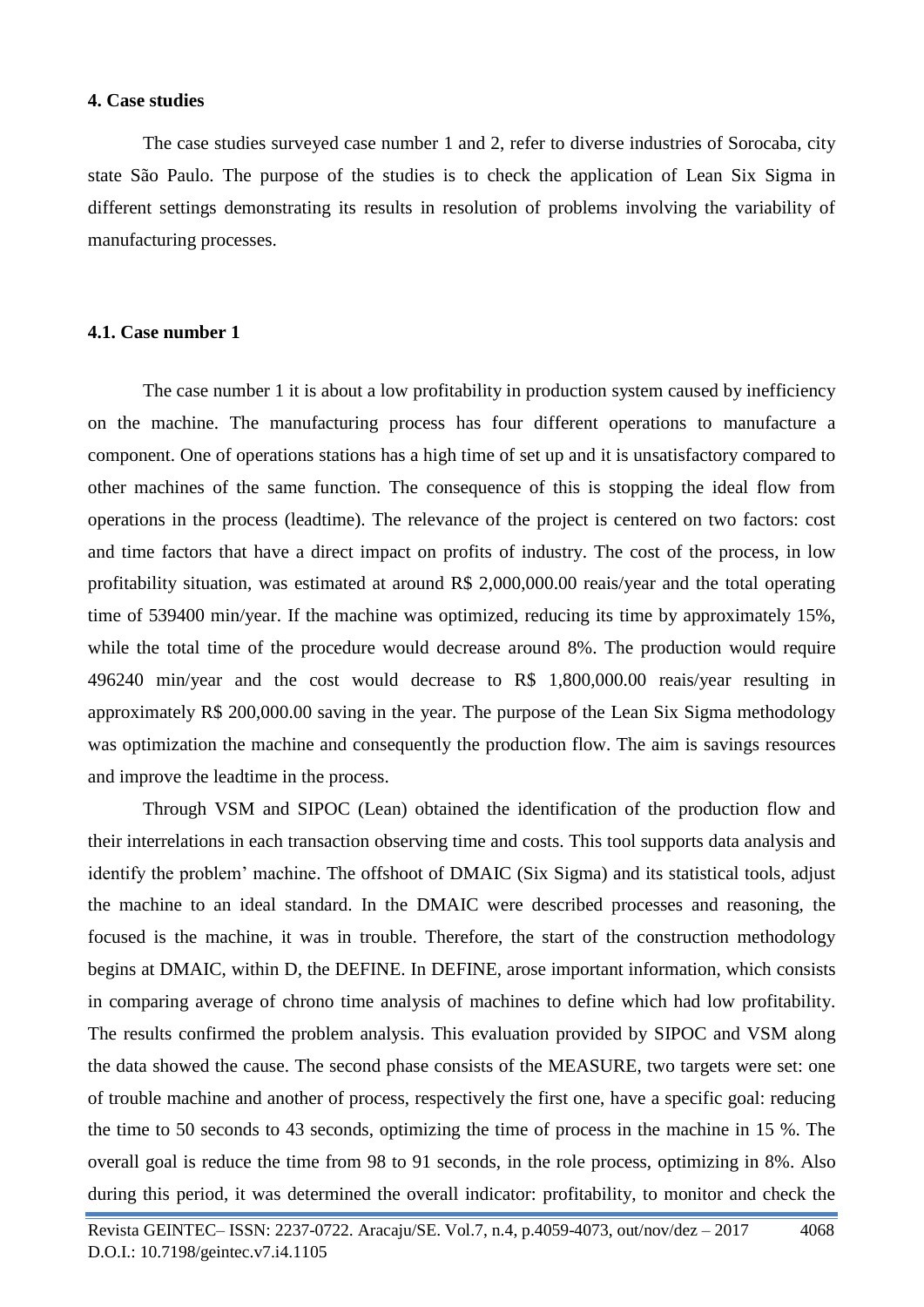result. The third phase, ANALYZE sought the removal of the variables that influence the machine. Through statistical tools such as Pareto chart and the Box plot was obtained the time dispersions, which could be observed by the belt. Brainstorming raised possible causes for dispersion, which is causing the low profitability: 1. Over-on-metal, 2. Finishing and roughing time, 3. Advancement of the X-axis and 4. Dressing time. The mapping of SIPOC and of cause and effect diagram a have driven a discussion for a potential solution to the problem was priority: reducing machine time. In the final phase, the IMPROVE rated the Brainstorming and its assumptions. The analysis initials shows options 1 and 2, however the first and second option is a problem of suppliers. As soon, machine-roughing time was discussed as a good possible to correct the machine. The project to change the machine parameters as previously discussed in other phases. After the planned adjustment of the machine, there was a new stratification and new boxplot. The result after the adjustment of the machine exceeded the targets. The target specific achieved a 32% optimization, which reduced the time from 51 to 32 seconds operation. Consequently, the overall goal came to 15%, reducing from 98 to 82 seconds. Therefore, the result increased the reduction in spending more than expected. Finally, the C (CONTROL) verified quality in the process. The new machine parameters were satisfactory, this leading the maintenance to new parameters. In order not go back the problem, the document of the machine have an adjustment, as well as monthly reports to monitor machine performance and process.

### **4.2. Case number 2**

In Case 2 the goal is to reduce the consumption of tools and machine optimization in the production line of an auto parts supplier company. As a starting point, tool costs (R \$ 3.38 per linear meter) were raised and a low performance of CBN grinding wheels and high machining times were observed. As it is a grinding wheel with a cost of approximately  $R \$ 2,300.00$  each, hence the importance of treating not only the reduction of tool consumption but also the reduction of machining times. The grinding wheels are used to machine various types of gear groups each with their respective costs per linear meter. In the current situation, the average monthly cost of reworking this material is R\$ 109,081.48 / month, with an annual cost of R \$ 1,308,979.47. The Ishikawa`s tool (6M) was also used, in order to identify the causes of the problem. The main causes were: (a) system "pushed" the supplier sends everything that has covered; (B) lack of programming for items with closed requisition; (C) high hardness of the parts and low service life of the covers. Afterwards, the Theoretical Analysis Model (MTA) was used with the 5Why tool and the Improvement Prioritization Matrix with the GUT technique to map the actions more clearly until reaching the reduction objective.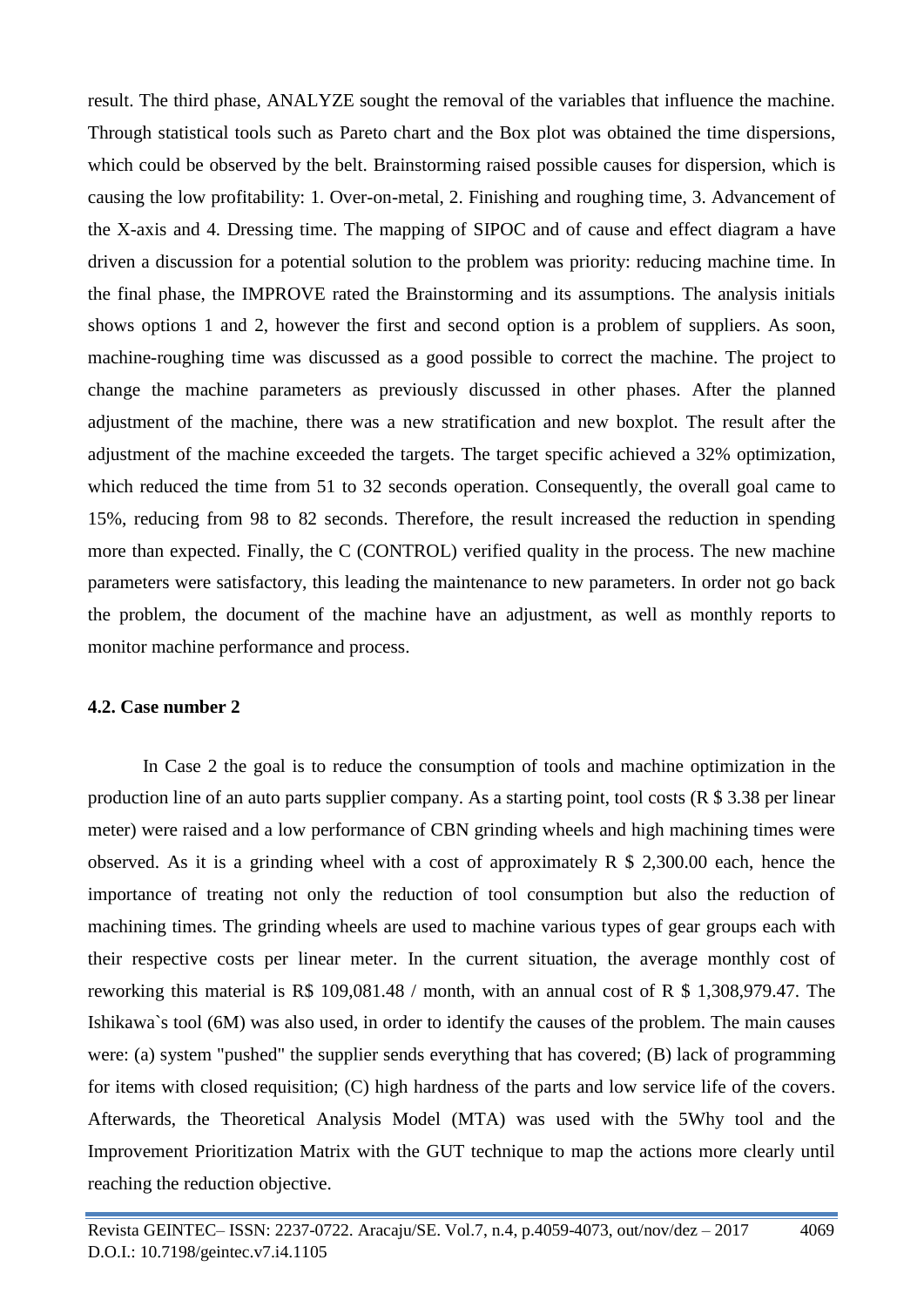The MTA, with 5 Why, is an approach in the form of an array of questions that guides the group in getting answers to particular problems or action plans. It is a systematic to better understand a certain situation, exploring its different aspects. The priorities set out in 100% and 70% relate to the priority level of each topic, established by the team of improvements and focusing on solving the problem established, and in the penultimate column the proposed solutions to the problems. Next, the prioritization matrix was performed, whose objective is to reduce and order, in a rational way, the number of items to be implanted, to be later ordered in the matrix. It is a matrix specially constructed to order a list of items, a tool for decision making, since it establishes a prioritization, which may or may not be based on criteria with defined weights. The weights were defined in conjunction with the factory floor (machine users) and Factory Improvement Project team. The GUT technique was used with the matrix and the procedure used was to list all the problems (or risks) related to what was treated in the situation to be explored.

Then we assign a note (1 to 5) for each problem, in three aspects: Severity, Urgency and Trend (hence the name GUT). Gravity is the size of the impact of that problem in case it happens. Urgency is related to the time that this problem should take to happen, the greater the urgency the less time available to solve this problem. Trend is the potential of the problem, ie, "If I do not solve this problem now, will it get worse little by little or will it get worse?" Summing up the values of each of these aspects (Severity, Urgency and Trend), we have a priority. The problems with the highest priority are those that you must treat first, precisely because they are the ones with the highest Severity, Urgency and Tendency. The others you can leave for later, or even ignore if necessary. So after several brainstorms, the matrix was completed. For each Kapp machine, they produce various groups of materials (gears, grinding wheels and planetary). In 2014, beginning of the project to reduce the consumption of tools and machining times, below figure1 brings the monitoring of the situation of 2014. The cost of the month of January spent with tools was  $R$  \$ 153,426.00. The monthly cost per linear meter of the groupings was calculated (R\$ 153,426.00 / 53469 linear meter) at R\$ 2.83 per linear meter. According to the frame below.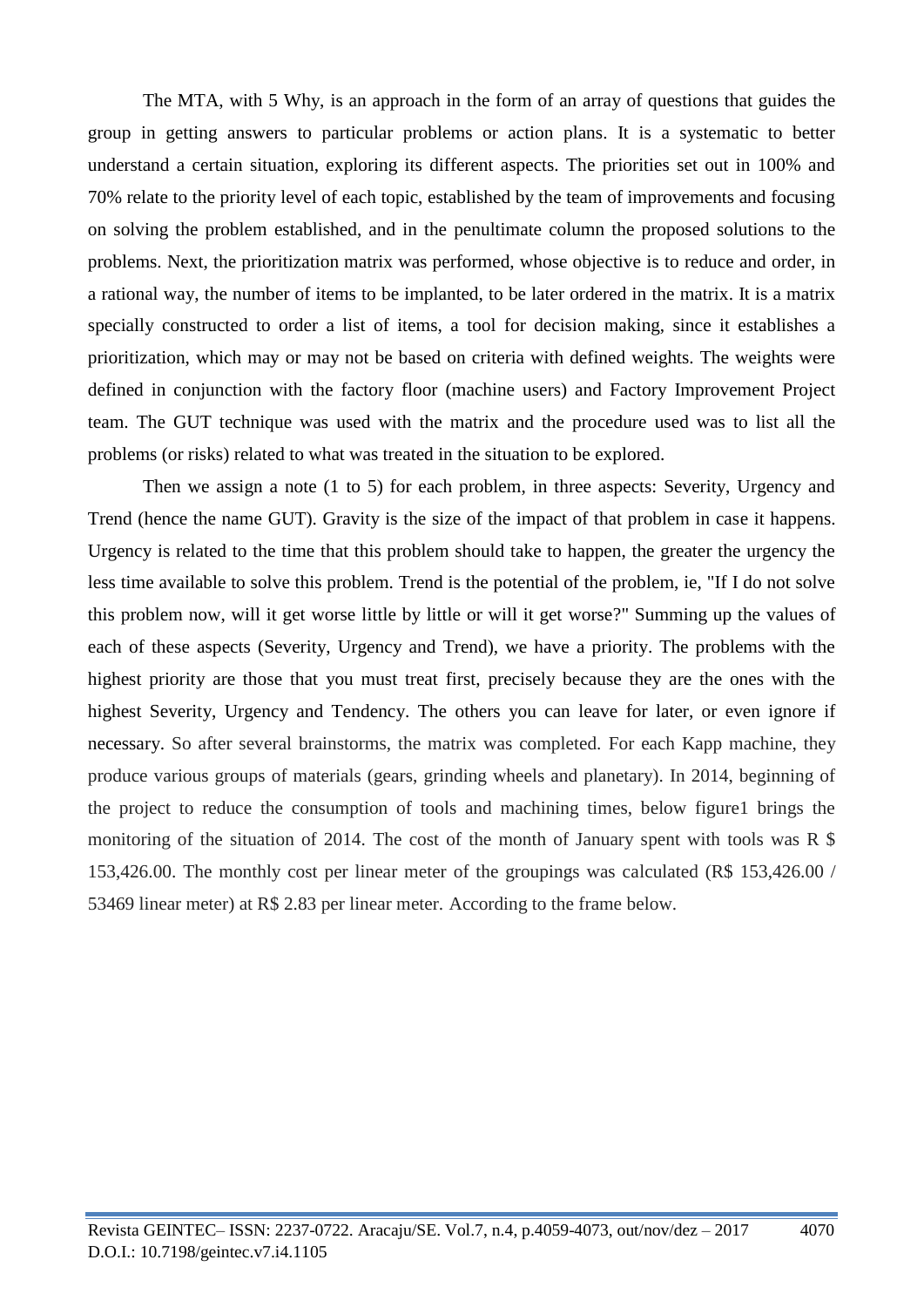|                    | <b>Improvement Priorization matrix</b>                                                    |  |                        |              |              |                    |  |  |
|--------------------|-------------------------------------------------------------------------------------------|--|------------------------|--------------|--------------|--------------------|--|--|
|                    | Project: Kapp machines optimization                                                       |  |                        |              |              |                    |  |  |
|                    | Topic                                                                                     |  | U                      | T            | Priorization | MTA priorization   |  |  |
|                    | Systhematic implementation for<br>teeth grinding experience                               |  | 5                      | 5            | 125          |                    |  |  |
|                    | Monitoring after implementation                                                           |  | 5                      | 5            | 125          |                    |  |  |
|                    | After experience / Implement<br>correction formulary                                      |  | 5                      | 5            | 125          |                    |  |  |
|                    | Life time controlling of grinding<br>wheels                                               |  | 3                      | 3            | 27           |                    |  |  |
| Variable processes | Execute inventory checking via<br>SAP system define systhematic<br>for demand calculation |  | 5                      | 3            | 75           |                    |  |  |
|                    | Implement sensors against<br>crashing and train operators                                 |  | 5                      | 5            | 125          |                    |  |  |
|                    | Surface coating development                                                               |  | $\overline{3}$         | 3            | 27           |                    |  |  |
|                    | Negotiate purchase price of<br>tooling due to the productivity<br>gain for the supplier   |  | 3                      | 3            | 27           |                    |  |  |
|                    | New development cost reduction                                                            |  | $\overline{3}$         | $\mathbf{1}$ | 15           |                    |  |  |
|                    | Monitoring of cycle time after<br>improvements                                            |  | 5                      | 3            | 75           |                    |  |  |
|                    | Identify products with possibility<br>to share the same development                       |  | 5                      | 5            | 125          |                    |  |  |
|                    | The waste could be<br>5 high importance<br>U<br>$3 +$ - importance                        |  | Action should be taken |              | T            | In case of not act |  |  |
| G                  |                                                                                           |  | 5 Imediately           |              |              | 5 highly worst     |  |  |
|                    |                                                                                           |  | 3 Can wait             |              |              | 3 stable           |  |  |
|                    | 1 low importance                                                                          |  | 1 No priority          |              |              | 1 improve          |  |  |

Source: Authors (2017)

#### **5. Final considerations**

The Lean and Six Sigma programs have emerged in different scenarios and epochs, and although they use different methodologies, both aim as the main result of a process to increase productivity and quality. In the case of the Lean, the initial strategy of conducting isolated kaizens in areas, sectors or processes generated specific results awoke the companies to the necessary organizational culture change that should accompany the introduction of these programs. In the case of Six Sigma, the need for a staff structure capable of applying statistical tools (so-called Green Belts, Black Belts and Master Black Belts), with partial or full dedication to improvement projects, combined with relatively long generation time Of expressive results, it ended up cooling the rhythm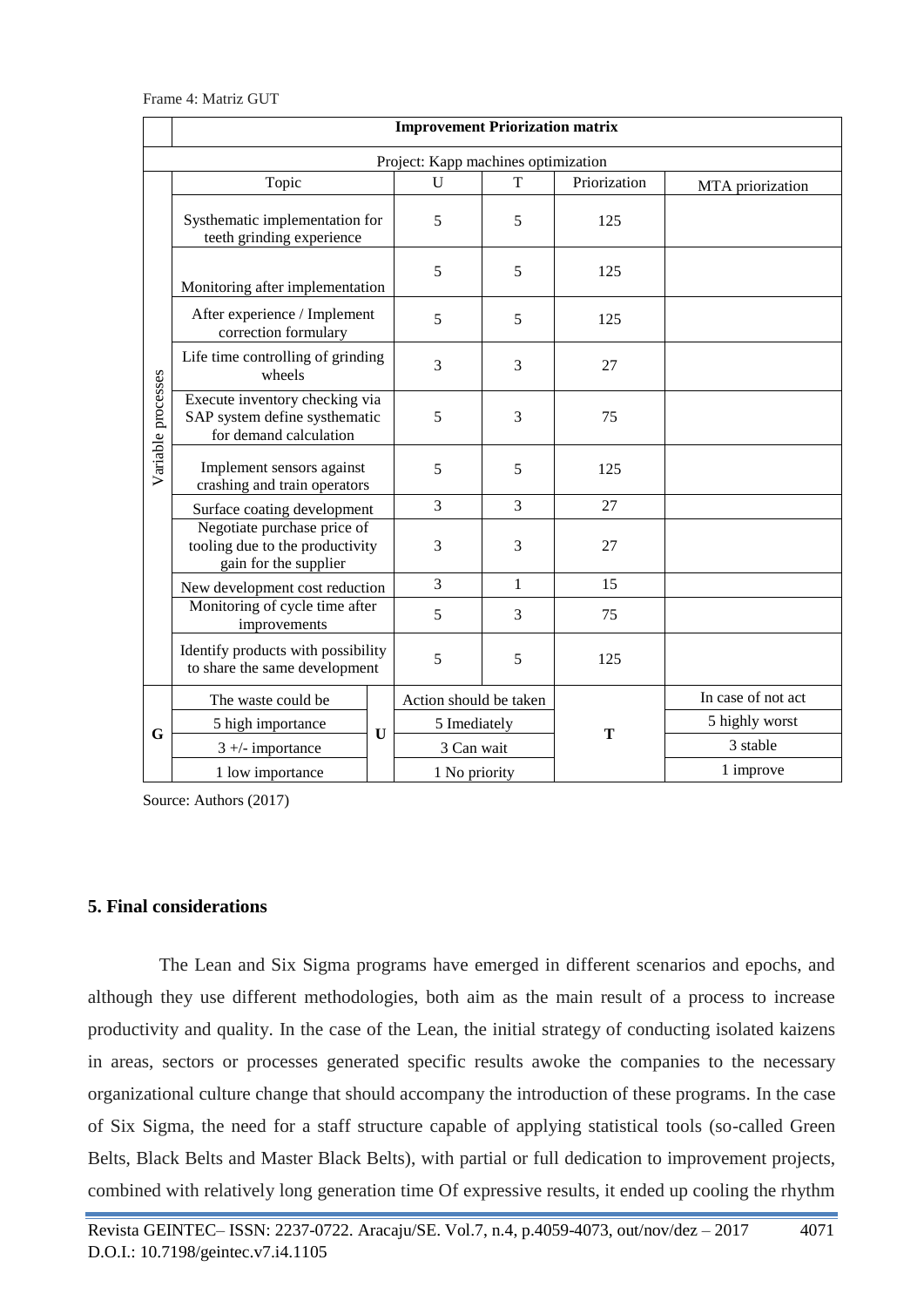of the actions and, consequently, the achievement of the planned results. Lean Six Sigma covers everything from operational and tactical aspects of quality to customer satisfaction. The contribution of this methodology is to reduce costs, times and activities in the pursuit of productivity, as well as being concerned with adding value to the process and bringing the customer a new perception of the product. Lean Six Sigma is the theory and practice of the cases studied. It can be seen that by means of the aforementioned techniques, in these cases there is a significant improvement in operating times, reliability / quality and a cost reduction without loss of capacity, in particular in these cases there was an increase in production capacity. The Lean and Six Sigma philosophies worked simultaneously bring significant results. The integration of tools and methods of these two management practices show harmony and efficiency in process improvement. Therefore, strategically aligning holistic and timely views on the same focus presents progress in operational times, reduction of losses and costs involved directly and indirectly in production. The Lean Six Sigma methodology proved to be satisfactory and effective. The limitations observed in the article are related to the information collected in the interviews with the persons mentioned, due to the confidentiality of the companies. As a suggestion for future research, one must broaden the research to all areas in which Lean and Six Sigma are implemented and the benefits to employees with this new methodology are felt. The two cases studied are connected by the fact of using the Lean and Six Sigma methodology in similar companies and getting success comparing to the planned targets. All of them were developed by Six Sigma Professionals, seeking for cost reductions and waste eliminating in the factories.

## **References**

ANTHONY, J.; KUMAR M. **Lean and Six Sigma Methodologies in NHS Scotland: an Mmpirical Study and Directions for Future Research**. Quality Innovation prosperity/ Kvalita inovácia prosperita XVI/2 – p. 19-34, 2012.

BASU, R. **Implementing Six Sigma and Lean: A Practical Guide to Tools and Techniques.** Butterworth-Heinemann, 2009.

BHARGAVA, M.; BHARDWAJ A.; RATHORE A. P. S. **Six Sigma Methodology Utilization in Telecom Sector for Quality Improvement – A DMAIC Process**. International Journal of Engineering Science and Technology, Vol. 2(12), 2010.

CHEN, T. **Discussion on Integration of Lean Production and Six Sigma Management**. Internation Business Research, Vol. 1 No.1 p. 38-42, January, 2008.

DELLAGNELO, E. H. L.; SILVA, R. C. **Análise de Conteúdo e sua Aplicação em Pesquisa na Administração.** In M. M. F. Vieira & D. M. Zovain (Orgs.), Pesquisa qualitativa em administração: teoria e prática (pp. 97-118). São Paulo: FGV, 2005.